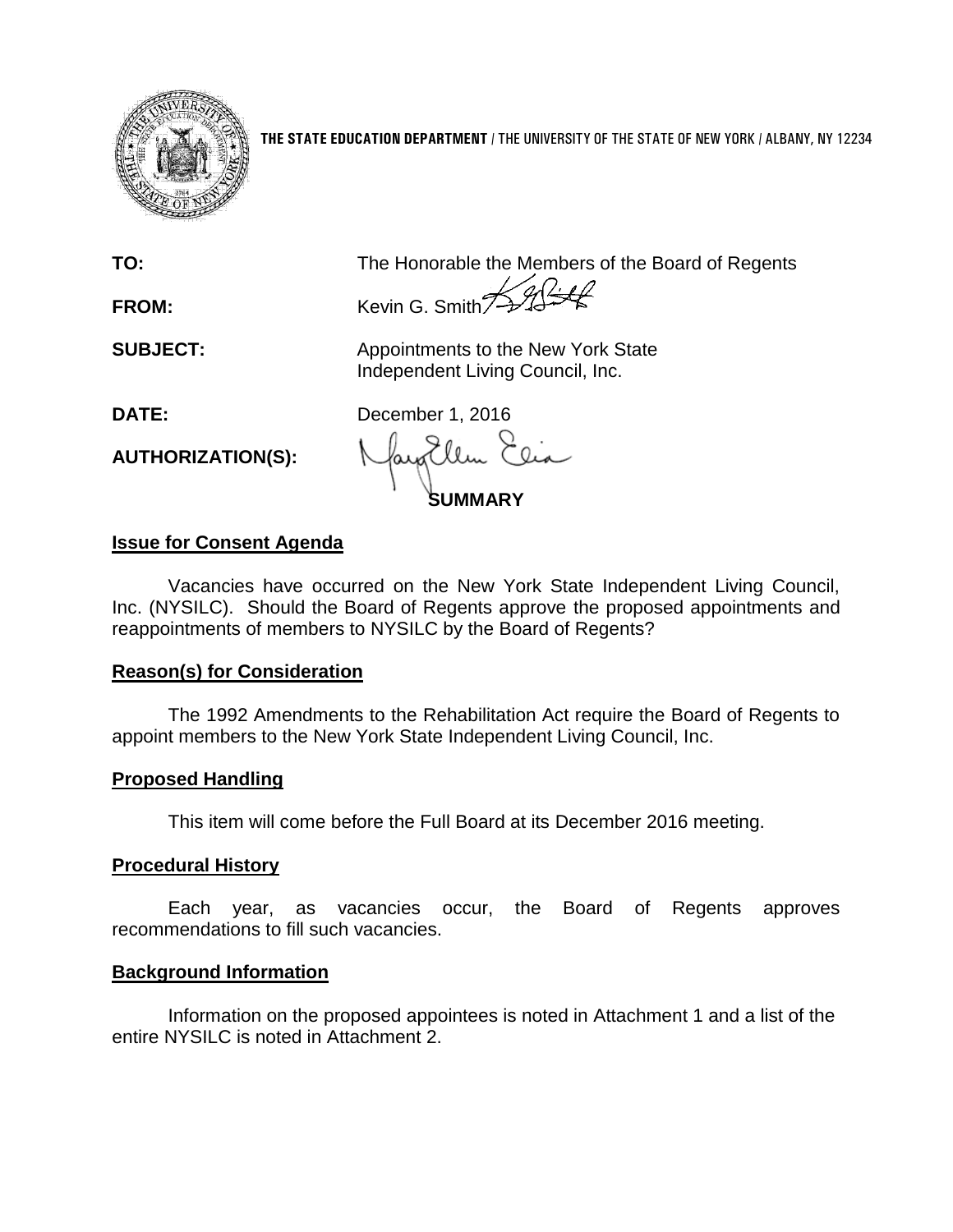#### **Recommendation**

**VOTED:** that Aileen Martin be appointed for a three-year term beginning January 1, 2017 and ending December 31, 2019.

**VOTED:** that Aaron Baier be appointed for a three-year term beginning January 1, 2017 and ending December 31, 2019.

**VOTED:** that Crystal Rivera be appointed for a three-year term beginning January 1, 2017 and ending December 31, 2019.

**VOTED:** that Daniel Fuster be appointed to fill a one-year unexpired term beginning January 1, 2017 and ending December 31, 2017.

**VOTED:** that Mark Rosen be reappointed for a three-year term beginning January 1, 2017 and ending December 31, 2019.

**VOTED:** That Douglas Usiak be reappointed for a three year term beginning January 1, 2017 and ending December 31, 2019.

**VOTED:** that Zachery Garafalo be reappointed to a three year term beginning January 1, 2017 and ending December 31, 2019.

#### **Timetable for Implementation**

Upon approval by the Regents of the recommended candidates, appointments will go into effect January 1, 2017.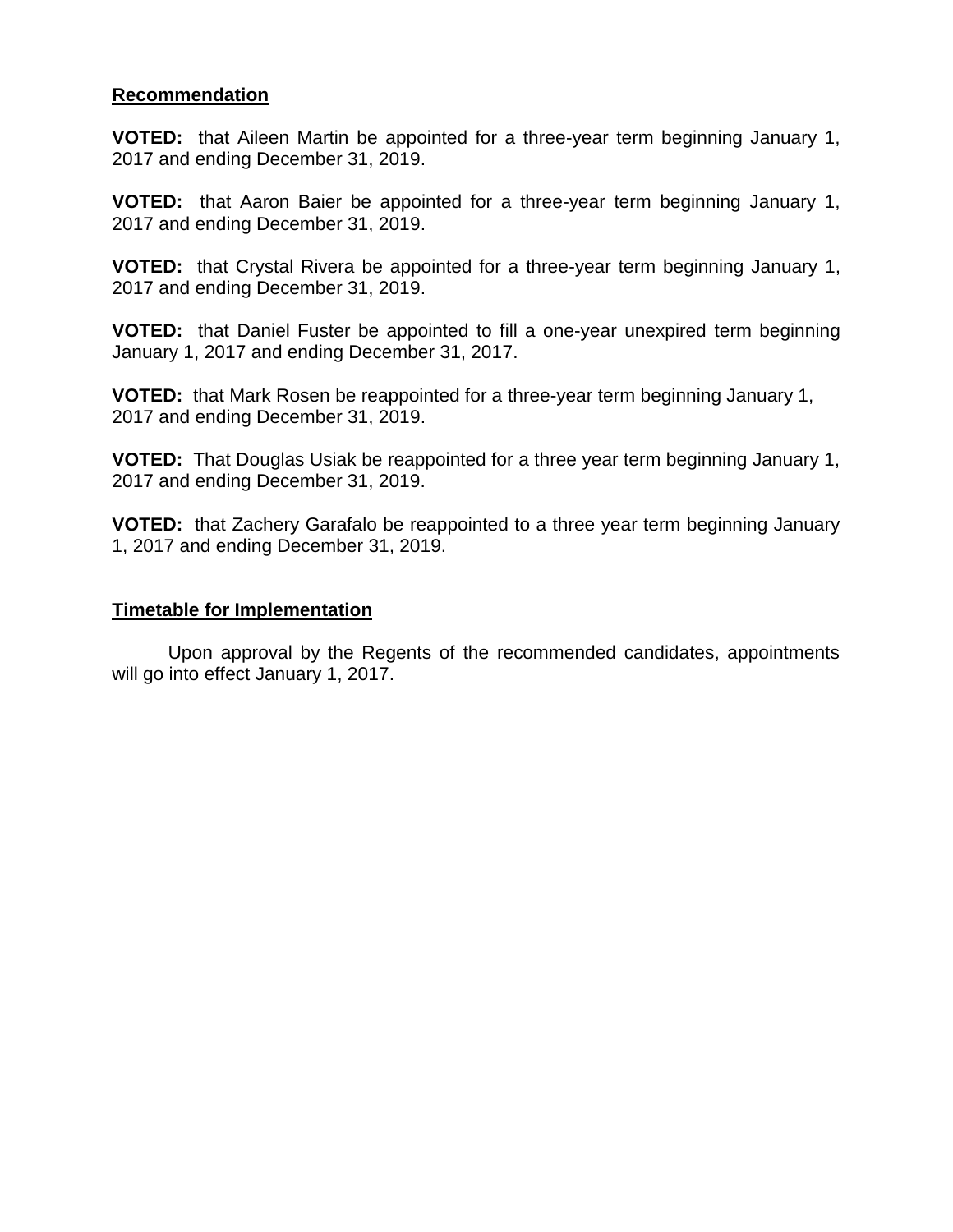### **New York State Independent Living Council, Inc. (New Appointments)**

ACCES is recommending three new appointments resulting from expired terms of members and one new appointment resulting from an unexpired term of an existing member as well as three reappointments of existing members.

# **Aileen Martin**

36788 NYS Route 12E Clayton, NY 13624 (315) 767-5643 AMartin@nrcil.org

- Has extensive experience in the development of integrated health policy and program development through employment with several behavioral and physical health companies.
- Currently returned to the position of Executive Director of the Northern Regional Center for Independent Living in Watertown, a position previously held from 1997 to 2006.

# **Aaron Baier**

25 Lincoln Avenue Cortland, NY 13045 (607) 624-1455 Baier@ATICortland.org

- Has over ten years of experience in youth advocacy, peer mentoring, program development and training in self-empowerment.
- Served as board member of Youth Power of New York and Vice Chair of the State Rehabilitation Council of the New York State Commission for the Blind.

# **Crystal Rivera**

55 Rutgers St. Apt. 11G New York, NY 10002 (347) 581-8811 Crystal@BILS.org

- Served in a variety of roles demonstrating leadership and experience in parent outreach, student empowerment and establishment of community partnerships.
- Currently serves as Program Director of Bronx Independent Living Services Early Childhood Direction Center.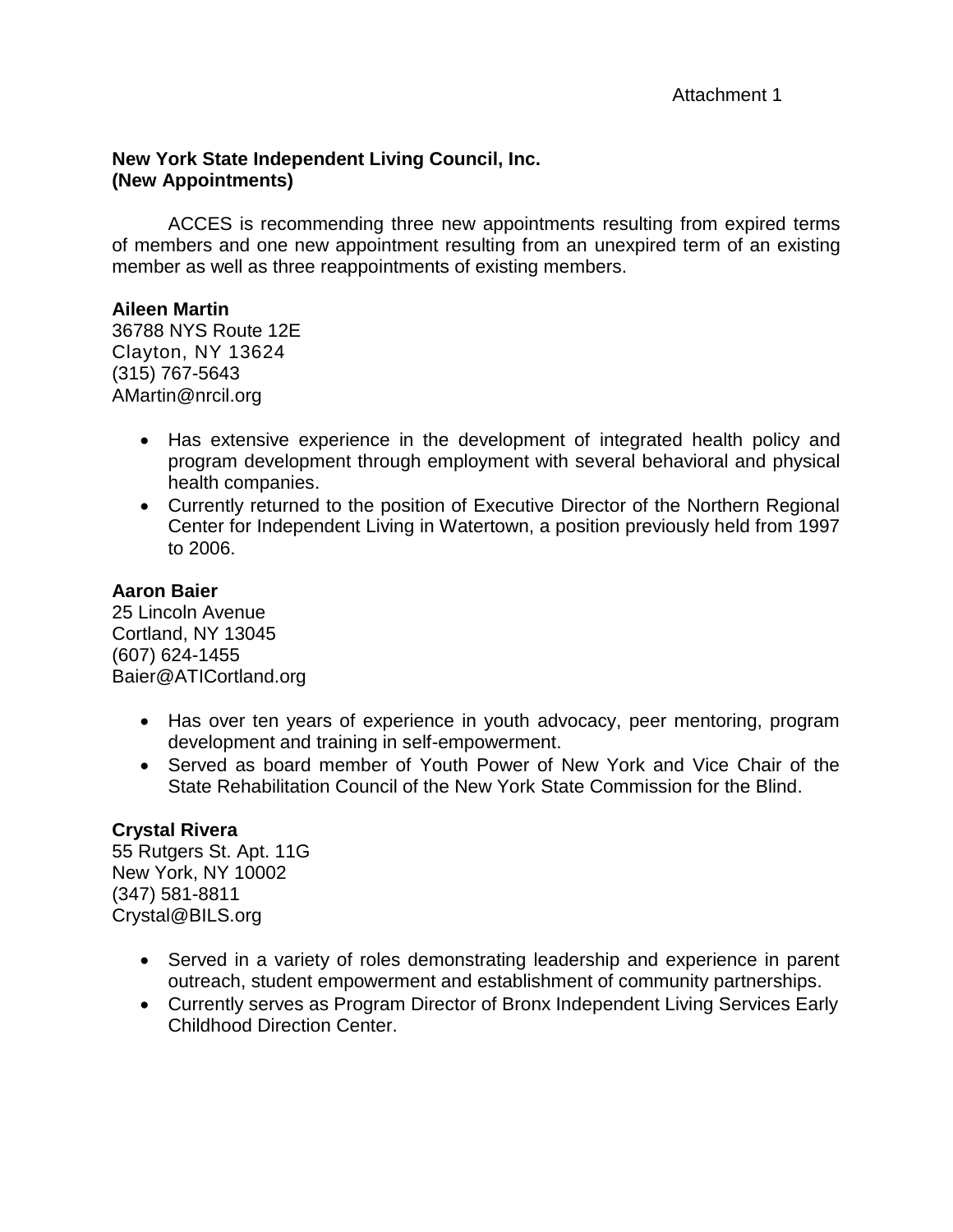**Daniel Fuster** 15 Spring Pond Drive Ossining, NY 10562 (914) 880-4307 [FusterD@IClould.Com](mailto:FusterD@IClould.Com)

- Extensive experience in disaster and emergency preparedness for vulnerable populations demonstrated by integrating strategies to serve people with disabilities into Westchester County's emergency preparedness plan.
- Has experience developing and presenting work readiness and employment training curriculum for people with disabilities.

Attachment 2

### **New York State Independent Living Council, Inc. (Term Expirations)**

# **Center for Independent Living Director Chosen by Other Directors**

2017 Joe Bravo P.O. Box 6, Central Valley, NY 10917, (914) 980-1699 Email: [JBravo297@aol.com](mailto:JBravo297@aol.com)

# **Representatives from Centers for Independent Living**

- 2017 Clifton Perez 33 Rankin Avenue, Troy, NY 12180, (518) 396-8347 Email: [CPerez@ilchv.org](mailto:CPerez@ilchv.org)
- 2019 Aileen Martin Northern Regional Center for Independent Living, 36788 NYS Route 12E, Clayton, NY 13624, (315) 767-5643 Email: [AMarin@NRCIL.Org](mailto:AMarin@NRCIL.Org)
- 2019 Crystal Rivera, Bronx Independent Living Services, 55 Rutgers St. Apt. 11G, New York, NY 10002, (347) 581-8811 Email: [Crystal@BILS.org](mailto:Crystal@BILS.org)

### **Advocates for Individuals with Disabilities**

- 2017 Susan Hoger (Treasurer) Resource Center for Accessible Living, 727 Ulster Avenue, Kingston, NY 12401, (845) 331-0541 E-mail: [SHoger@RCAL.org](mailto:SHoger@RCAL.org)
- 2017 Susan Ruff (Advocacy Director) Southern Tier Independence Center, 135 East Frederick Street, Binghamton, NY 13904, (607) 724-2111 Email: [advocate@stic-cil.org](mailto:advocate@stic-cil.org)
- 2017 Helen Fang 240 State Street, # 2192, Albany, NY 12220, (917) 957-1871 Email: [HFang888@gmail.com](mailto:HFang888@gmail.com)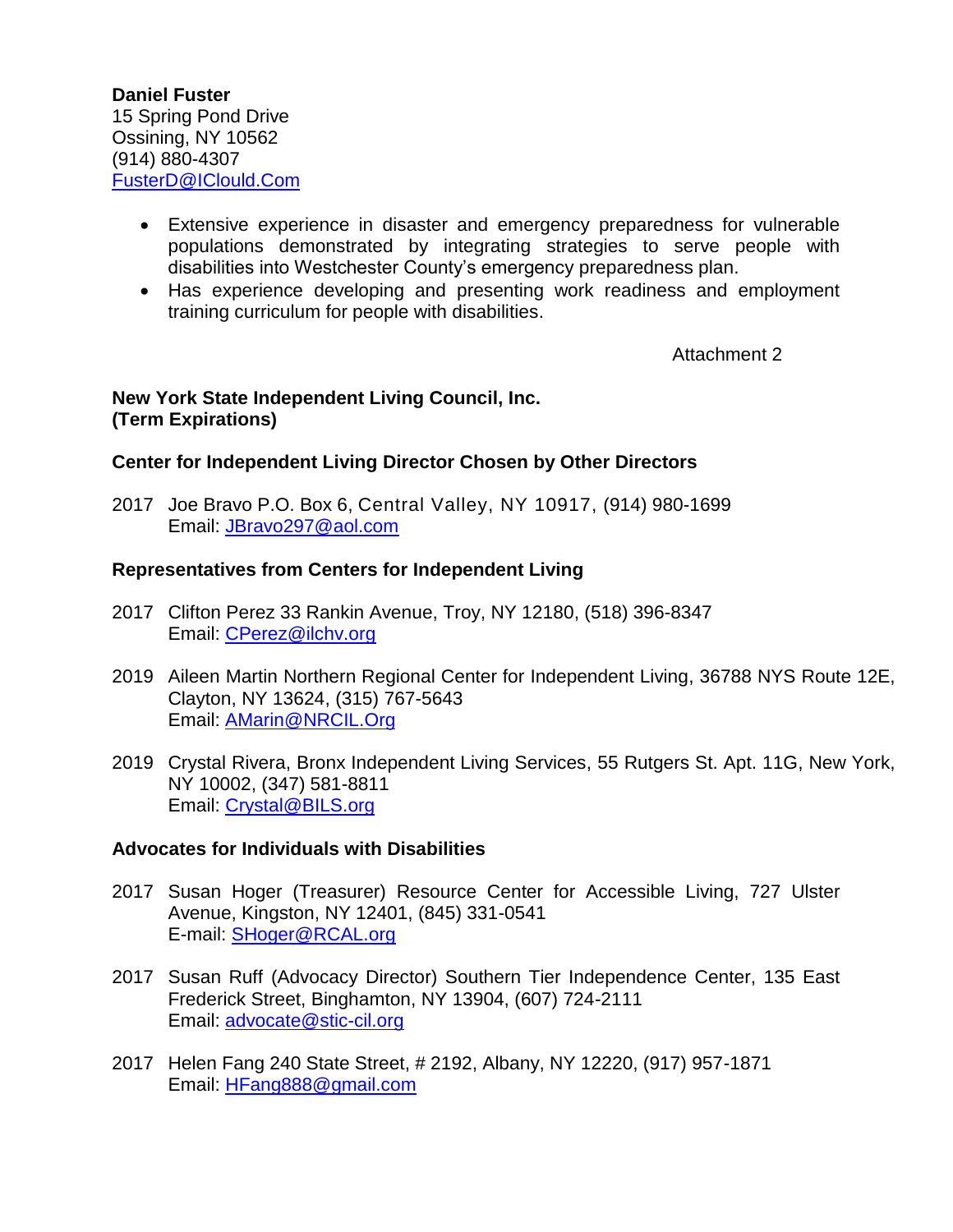- 2018 Carla Lewis-Irizarry M.P.A. M.A. 147 5<sup>th</sup> Avenue, Apt. # 4A, Brooklyn, NY 11217 Email: [CarlaLewis34@gmail.com](mailto:CarlaLewis34@gmail.com)
- 2017 Keith Gurgui 9 Corwin Place, Lake Katrine, NY 12449, (845) 532-7076 Email: [KGurgui@rcal.org](mailto:KGurgui@rcal.org)

#### **Representatives of Service Organizations for Individuals with Disabilities**

- 2019 Aaron Baier Access to Independence of Cortland County, 25 Lincoln Avenue, Cortland, NY 13045, (607) 624-1455 Email: [Baier@aATIcortland.org](mailto:Baier@aATIcortland.org)
- 2017 Lindsey Miller 53 Harris Ave, Albany, NY 12208, (646) 641-8930 Email: [lmiller@ilny.org](mailto:lmiller@ilny.org)
- 2017 Daniel Fuster Westchester Disabled On the Move Inc., 15 Spring Pond Drive, Ossining, NY 10562, (914) 880-4307 Email: [FusterD@ICloud.Com](mailto:FusterD@ICloud.Com)
- 2017 Luis Gutierrez 670 Water Street, Apt. 5A, New York, NY 10002, (347) 614-8221 Email: [lui3185@aol.com](mailto:lui3185@aol.com)
- 2018 Denise DiNoto 202 Fairfax Row, Waterford, NY 12188, (518) 694-6744 Email: [mwny01@gmail.com](mailto:mwny01@gmail.com)

#### **Parent/Guardian of an Individual with a Disability**

2018 Ann Scherff 8319 East Main Road , LeRoy, NY 14482, (585) 768 2759 Email: [alscherff@aol.com](mailto:alscherff@aol.com)

### **Native American Program Representative**

2019 Douglas Usiak 3108 Main St, Buffalo, NY 14214, (716) 836-0822 ext 117 Email: [dusiak@wnyil.org](mailto:dusiak@wnyil.org)

#### **Other Appropriate Individuals**

- 2019 Marc Rosen 241 Walnut Road, Glen Cove, NY 11542, (516) 458-2161 E-mail: [marc.rosen88@gmail.com](mailto:marc.rosen88@gmail.com)
- 2019 Zachery Garafalo 737 Madison Avenue, Albany, NY 12208, (518) 708-9930 E-mail: [zgarafalo@youthpowerny.org](mailto:zgarafalo@youthpowerny.org)